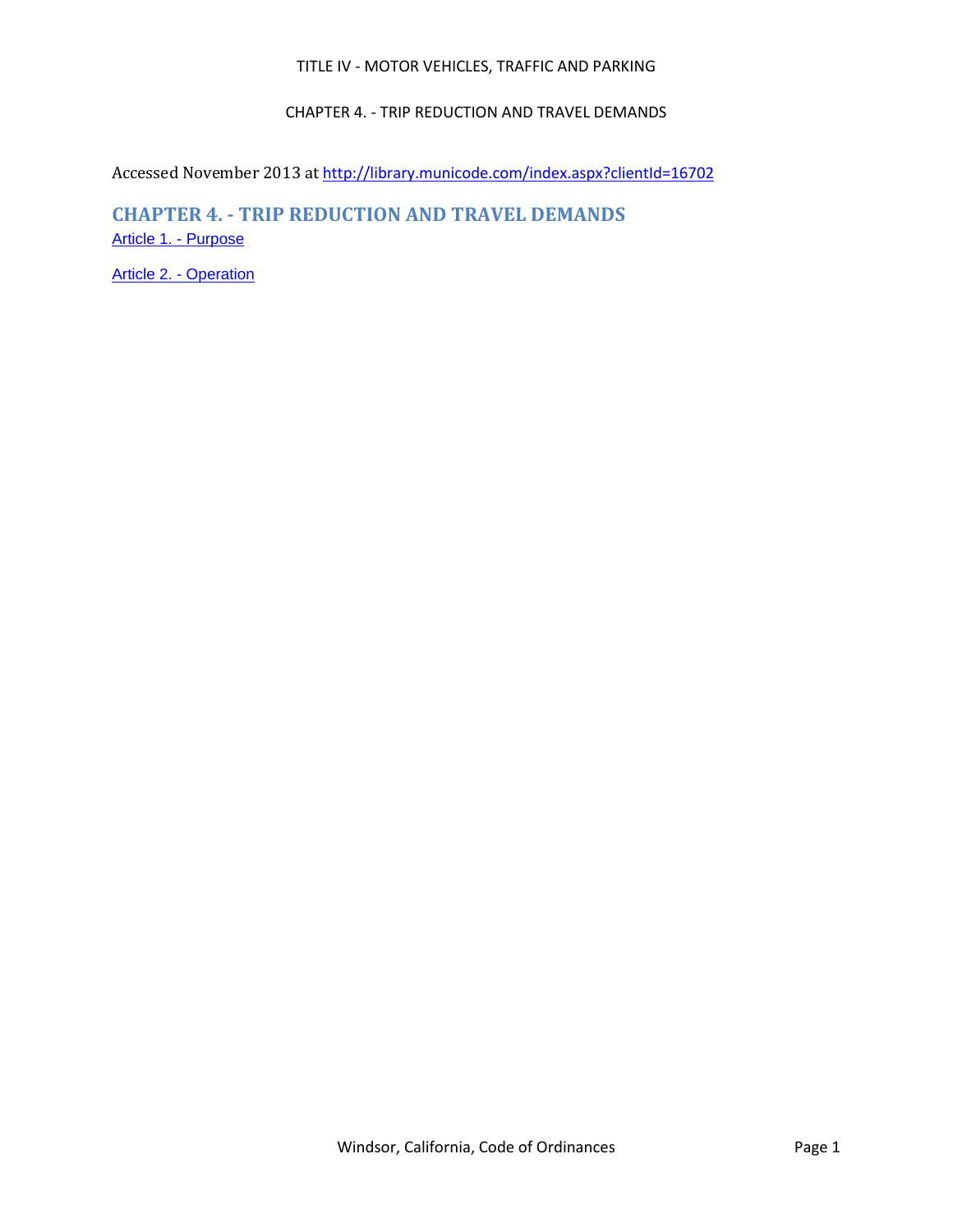## TITLE IV - MOTOR VEHICLES, TRAFFIC AND PARKING CHAPTER 4. - TRIP REDUCTION AND TRAVEL DEMANDS

Article 1. - Purpose

## **Article 1. - Purpose**

## **4-4-100 - Purpose**

- a. The voters of California approved Proposition 111 (Government Code Section 65089), which provides transportation funds to Cities and Counties in California under Section 2105 of the Streets and Highways Code.
- b. Proposition 111 legislation mandates that each City and County adopt and implement a trip reduction and travel demand ordinance by June 1, 1992, in order to be eligible to receive Section 2105 transportation funds allocated under Proposition 111.
- c. The Sonoma County Transportation Authority (SCTA) has adopted a part of the Congestion Management Plan (CMP) minimum standard, which must be included in adopted trip reduction and travel demand ordinances in order for recipient agencies to be eligible to receive Section 2105 transportation funds allocated under Proposition 111.

(Ord. No. 93-31 § 1)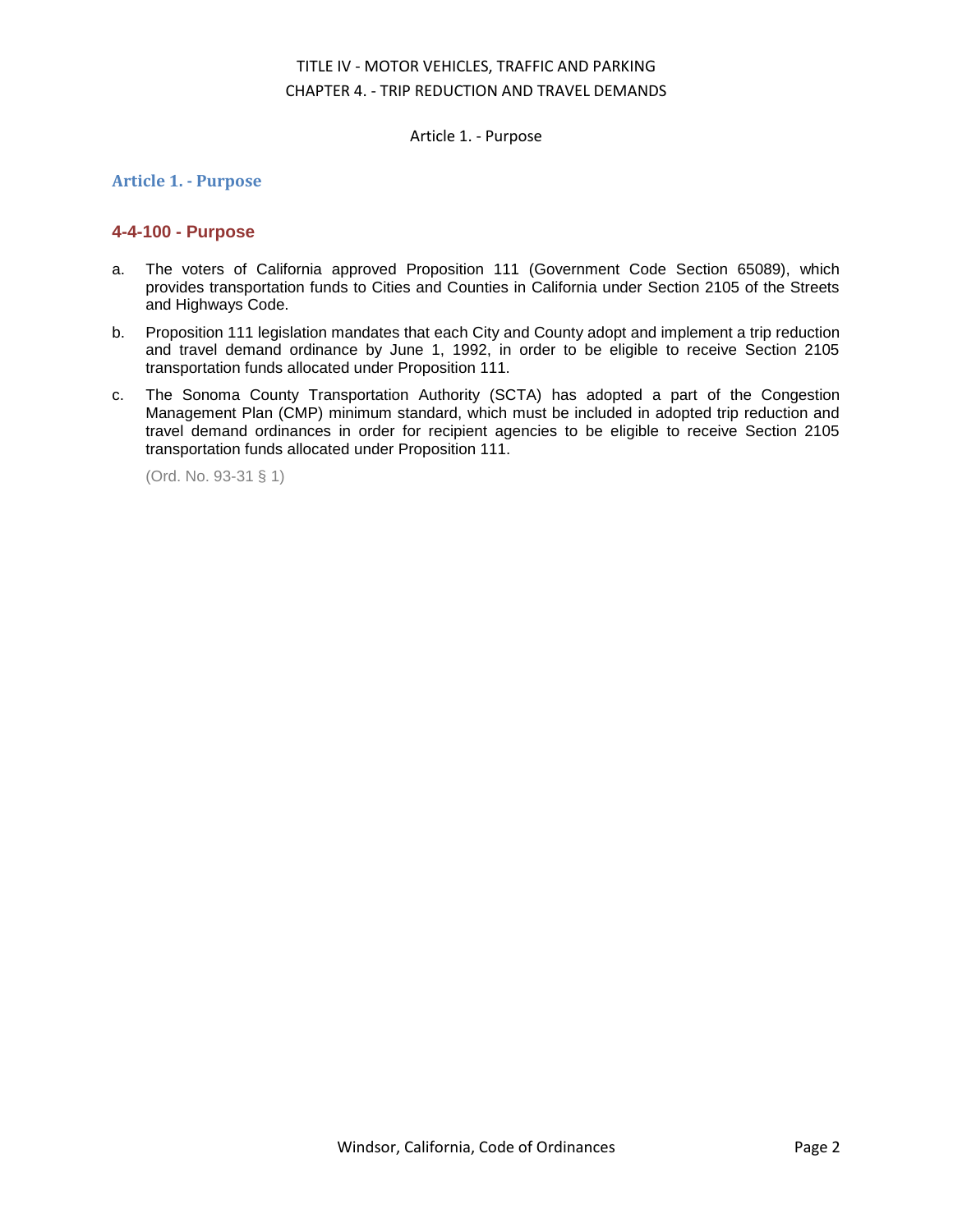## TITLE IV - MOTOR VEHICLES, TRAFFIC AND PARKING CHAPTER 4. - TRIP REDUCTION AND TRAVEL DEMANDS

Article 2. - Operation

### **Article 2. - Operation**

#### **4-4-200 - Title.**

The provisions of this chapter shall be known and may be cited as the "Town of Windsor Trip Reduction Regulations (TRR)."

(Ord. No. 93-31 § 2)

### **4-4-205 - Authority.**

This chapter is authorized under Proposition 111, Government Code Section 65089 and the Streets and Highways Code Section 2105.

(Ord. No. 93-31 § 2)

## **4-4-210 - Sonoma County Transportation Authority.**

This chapter incorporates the Sonoma County Transportation Authority (SCTA) minimum trip reduction and travel demand requirements.

(Ord. No. 93-31 § 2)

## **4-4-215 - Trip Reduction Requirements.**

The following Trip Reduction Requirements are hereby established and are imposed upon employers within the Town.

- a. This article shall apply to all employers within the Town with one hundred (100) or more employees at individual job sites. Only those sites which have one hundred (100) or more employees are subject to this chapter.
- b. Each employer subject to this chapter shall disseminate trip reduction information regarding transportation alternatives including carpools, vanpools, transit and bicycling and other methods of reducing trips such as telecommuting, compressed work week and flexible work hours annually to each employee and to all new employees as they are hired.
- c. Each employer subject to this chapter shall annually conduct an Employee Trip Survey using a uniform survey form prepared by the Sonoma County Transportation Authority. A summary of the trip survey results shall be submitted annually to the Town of Windsor. An eighty (80%) percent trip survey response rate is a desired goal. The Town shall prepare an overall summary of all surveys, which will then be reported annually to the Sonoma County Transportation Authority.
- d. The Town Manager shall designate a "Transportation Administrator" to be responsible for implementing the Trip Reduction Ordinance.
- e. Each employer subject to this chapter shall designate a "Transportation Coordinator" to be responsible for administering the employer requirements of the Trip Reduction Ordinance. Each Transportation Coordinator shall be required to complete a training course approved by the Sonoma County Transportation Authority.